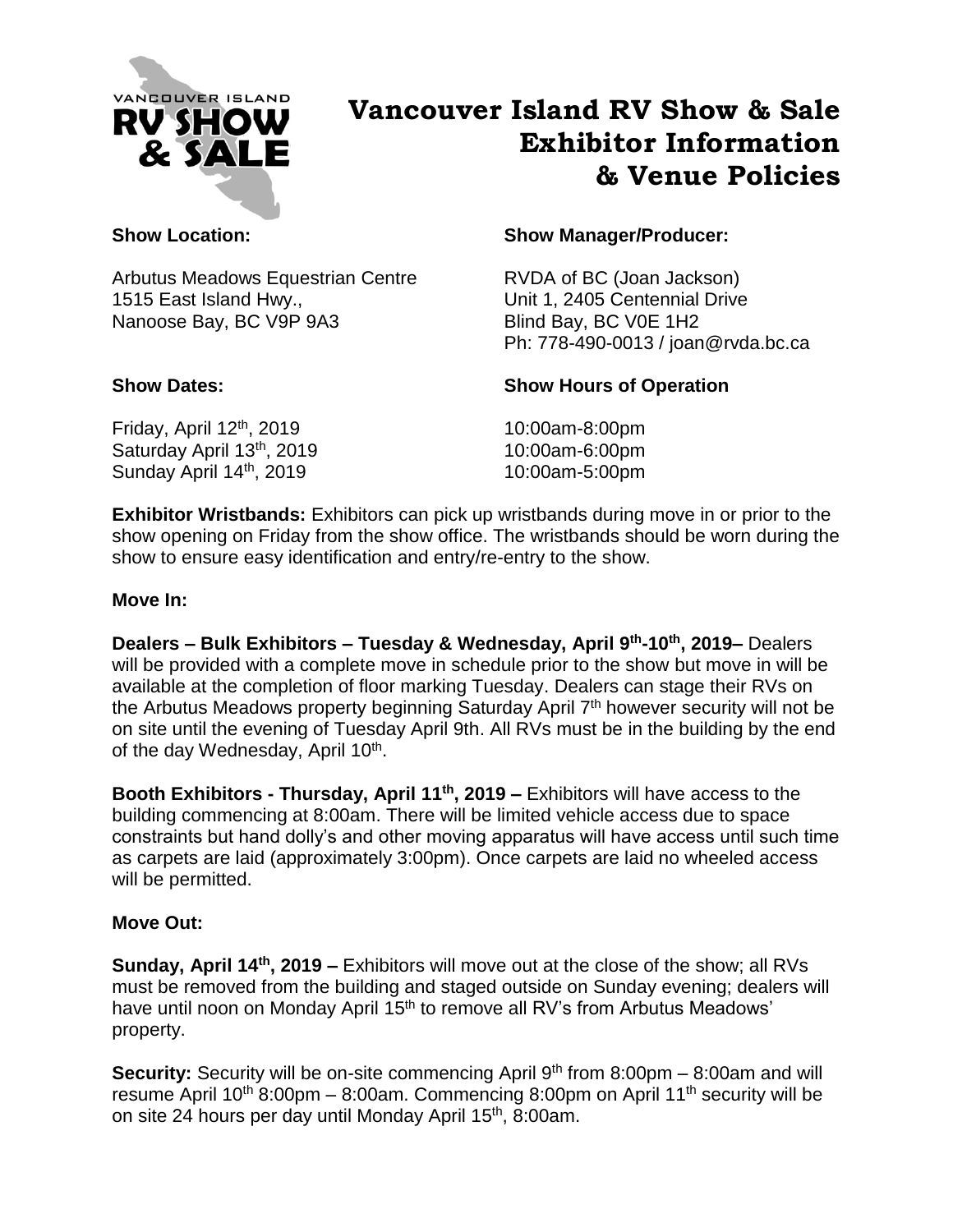

# **Vancouver Island RV Show & Sale Exhibitor Information & Venue Policies**

**Parking:** There will be a designated area for exhibitors to park during the show. Parking attendants will be on-site to direct exhibitors to the correct area. There is no charge for exhibitor or consumer parking.

**Combustibles:** Any internal combustion engines, vehicles or equipment must not contain more than one quarter (1/4) tank of gasoline or fuel, and must be inoperable, i.e.: battery and/or ignition disconnected. Fuel caps must be locked shut.

Decorative covers or booths shall be inherently flame proof or properly treated with a flame retardant chemical. Oilcloth, tarpaper, cardboard, nylon, orlon, and other materials that cannot be made flame retardant are prohibited.

**Propane Tanks:** Propane fuel tanks must not be larger than a 5 lb. unit, unless empty or attached permanently to an RV. The propane tank must be certified as to its proper filling density. A regulator valve complete with excess flow protection must be installed. Extra tanks must not be stored indoors.

**Electrical:** Booth exhibitors are provided with one duplex outlet. Bulk exhibitors: each "pod" will be provided with 30 AMP power. Any other power requirements are the responsibility of the exhibitor and can be arranged directly with Black & White Rentals: 250-954-1401, [www.bwparty.com](http://www.bwparty.com/)

**Show Services:** All booths will be provided with 8' back draping and 3' side draping. Any other decor items are the responsibility of the exhibitor. You may bring your own or rent items from Black & White Rentals: 250-954-1401, [www.bwparty.com](http://www.bwparty.com/)

**Liability and Insurance:** Dealer Exhibitors are responsible for carrying at least \$2 million in public liability insurance which lists: Arbutus Meadows Equestrian Centre, Ltd., Culverden Holdings, Ltd. and Recreation Vehicle Dealers Association of BC as additional insured. The insured period is to include the move in and move out dates. Exhibitors must provide a Certificate of Insurance to the Show Manager/Producer one month prior to show move in. Exhibitors will be liable for, and will indemnify and hold harmless the Show Manager/Producer, of any losses or damages whatsoever suffered by anyone or to anything as a result of the Exhibitor's participation in the show. Dealer Exhibitors who fail to provide the required coverage will not be allowed on the property until all such insurance requirements are met.

Public liability insurance is not mandatory for booth exhibitors but is recommended for your own protection.

**RV Dealer Exhibitor Product:** Dealers may only display RV products that they are authorized by the manufacturer to sell to the consumer and is readily available at the